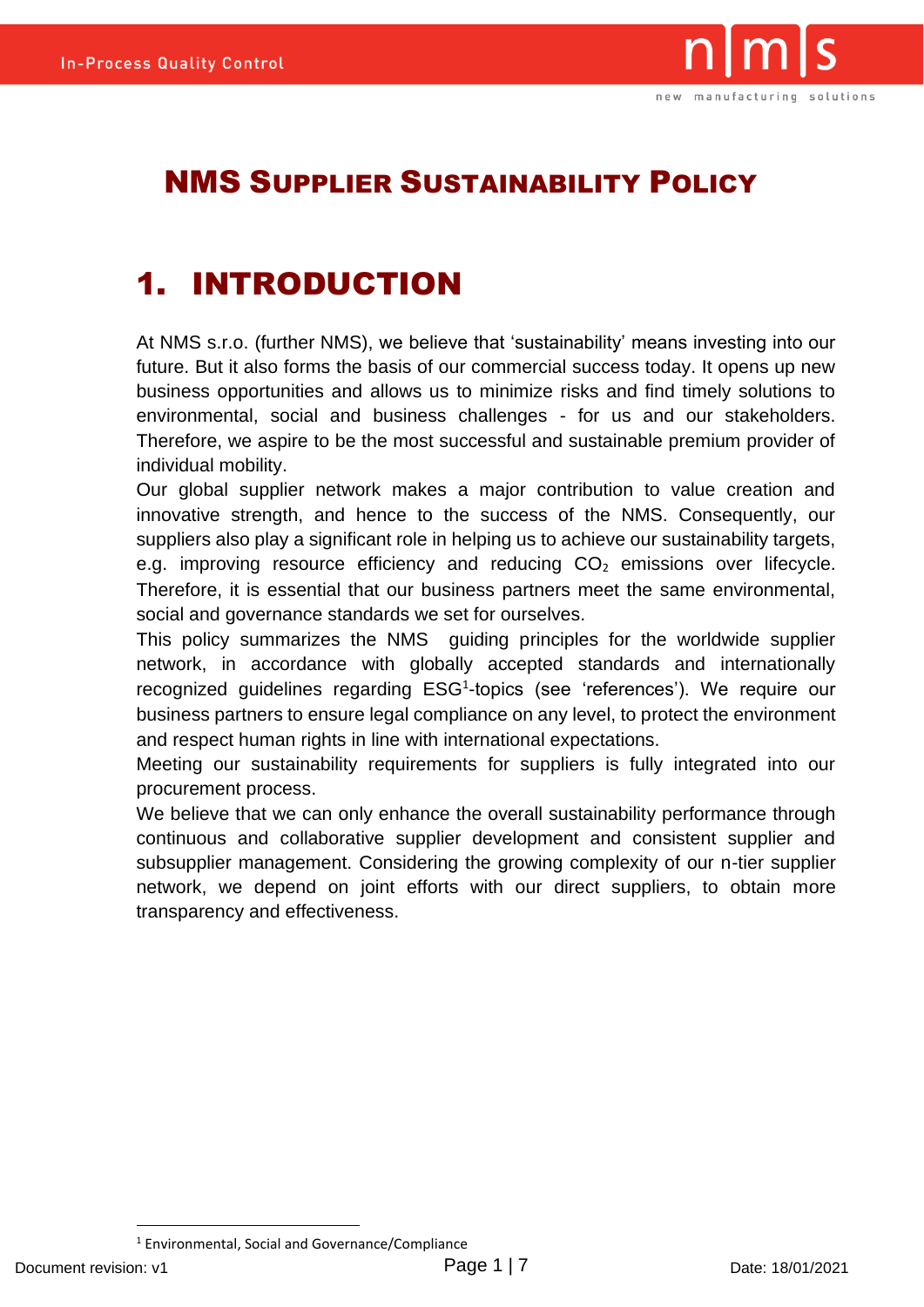

### 2. SUPPLIER RESPONSIBILITIES

NMS requires their suppliers and partners to comply with the same policies and procedures that we adopted at NMS, specifically regarding the following topics:

#### Working conditions and human rights

- Child labour and young workers
- Wages and benefits
- Working hours
- Modern slavery (i.e. slavery, servitude and forced or compulsory labour and human trafficking)
- Freedom of association, incl. collective bargaining
- Harassment and non-discrimination

#### Health and Safety

#### Business ethics

- Corruption, extortion and bribery
- Privacy and data protection
- Fair competition and anti-trust
- Conflicts of interest
- Whistleblowing and protection against retaliation

#### Environment

- emissions, energy efficiency and renewable energy
- Water quality and consumption
- Air quality
- Sustainable resources management and waste reduction
- Chemical management

#### Sustainability requirements for own suppliers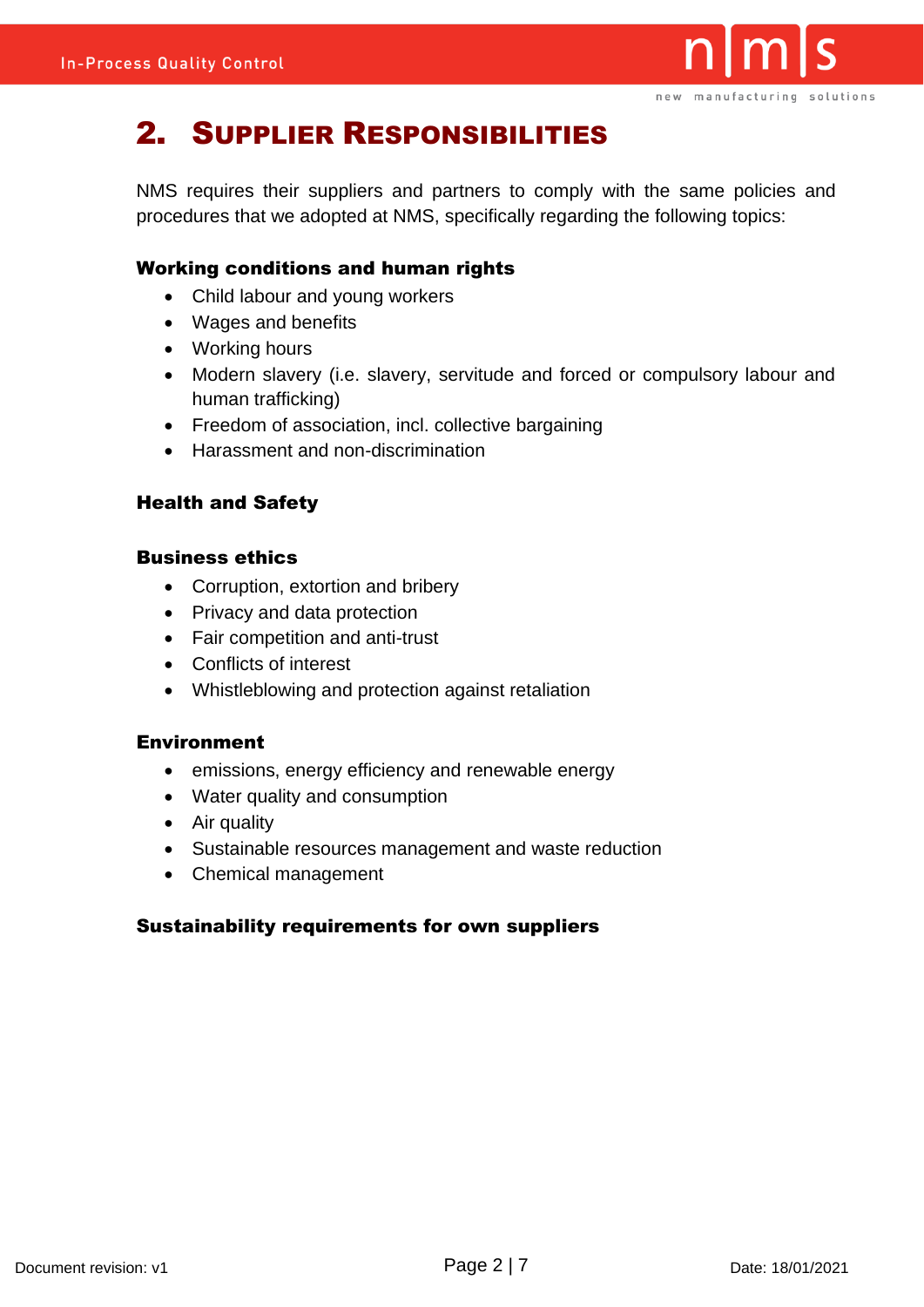

#### 3. ENVIRONMENTAL PROTECTION

We expect all suppliers of the NMS to comply with national and international environmental standards and regulation and to operate an effective and certified environmental management system according to ISO 14001 to continuously minimize their resource consumption (i.e. energy, water, raw materials, primary materials) and environmental impact (i.e. emissions, pollutants, waste).

## 4. CO2 REDUCTION

The NMS is fully committed to the 'Paris Agreement' (COP 21). Therefore, one major focus of our sustainability activities is lowering  $CO<sub>2</sub>$  emissions over the complete product lifecycle, from development, raw material production to recycling. With more than 70% of value creation, our supplier network has a huge impact on the carbon footprint of our products.

We demand from our suppliers to provide transparency regarding emissions data from their own operations as well as from upstream activities, e.g. via Lifecycle Assessments (LCA), the CDP Supply Chain Program or our  $CO<sub>2</sub>$  questionnaire for production locations. Also, we expect our suppliers to implement effective measures to reduce their direct and indirect  $CO<sub>2</sub>$  emissions (including their upstream supply chain) in line with the Paris Agreement.

#### 5. MATERIAL RESTRICTIONS

Our suppliers and sub-suppliers shall comply with all applicable laws and regulation regarding the restriction and registration and where necessary, authorization or notification of chemical substances contained in the end product or production process according to the statutory requirements that apply to the corresponding market (e.g. REACH).

In addition, suppliers shall adopt new process and best practice not only securing the supply of parts and components, but also addressing the environment as well as health and safety concerns.

To implement the above-mentioned standards, our suppliers shall disclose information in support of the

- identification of critical parts related to the vehicle projects and
- substitution of the affected parts in line with the technical, business and sustainability requirements.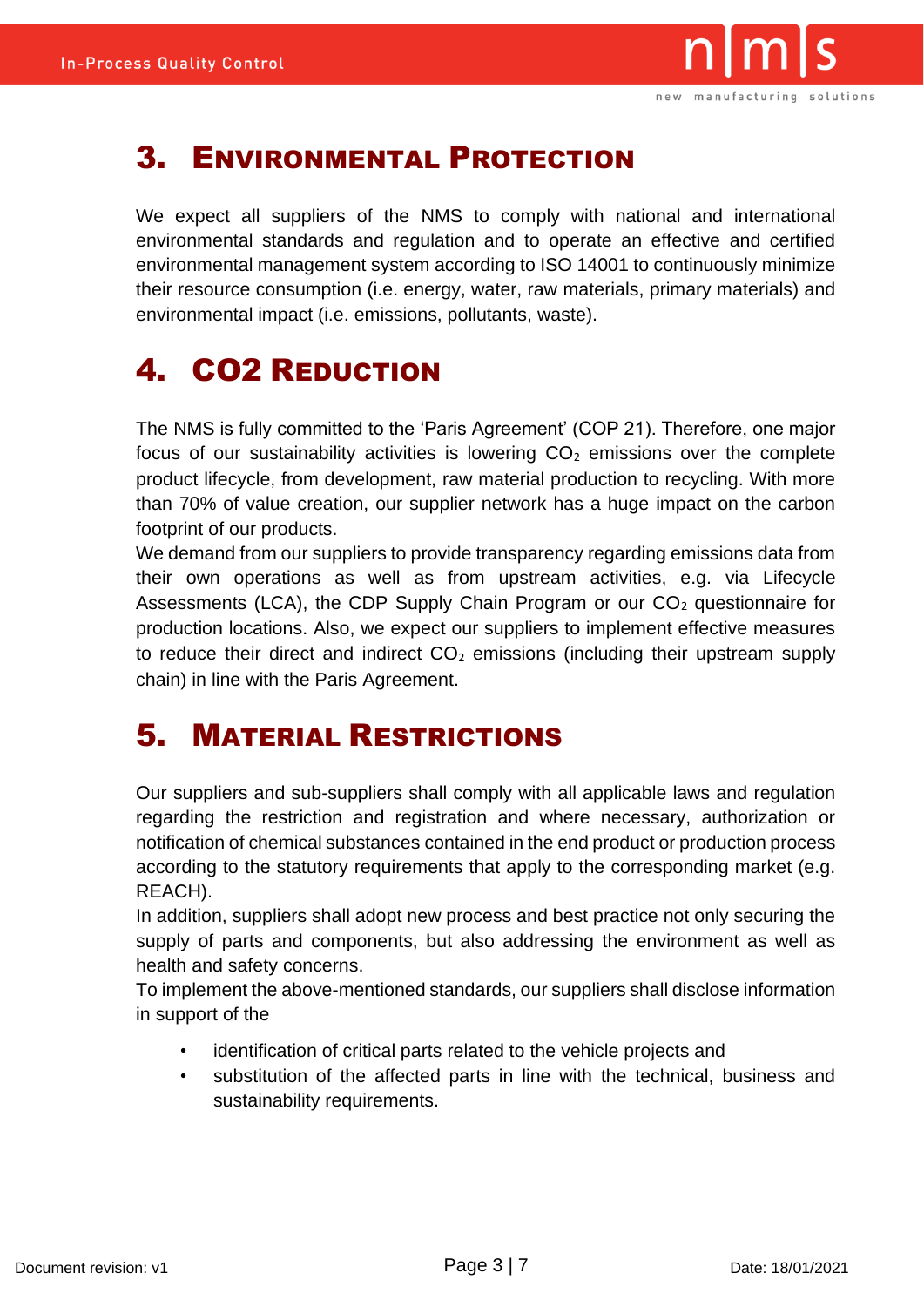•



#### 6. BIODIVERSITY AND DEFORESTATION

Supply chain activities - including raw material production and processing – shall protect natural ecosystems and halt conversion, deforestation and forest degradation based on identification and management of natural forests and other natural ecosystems, using the guidelines of the High Conservation Value Resource Network (HCV) and the High Carbon Stock Approach (HCSA), where applicable.

#### 7. HUMAN RIGHTS AND WORKING CONDITIONS

It is crucially important to NMS, that all business activities take into account the company's social responsibility towards its own employees and society. As stated in the 'Joint Declaration on Human Rights and Working Conditions in the NMS' as well as the 'NMS Code on Human Rights and Working Conditions', this applies both to the NMS itself and its business partners. Therefore, all suppliers are called upon to observe the principles and rights set forth in the guidelines of the UN Initiative 'Global Compact' and the 'ILO Declaration on Fundamental Principles and Rights at Work and its Follow-up' and to align their due diligence process with the requirements of the 'Guiding Principles on Business and Human Rights' by the United Nations.

Of particular importance are the respect for human dignity and internationally recognized human rights like

- the prohibition of child labor,
- the prohibition of modern slavery (i.e. slavery, servitude and forced or compulsory labor and human trafficking),
- the prohibition of harassment and discrimination,
- ensuring the right to freedom of association and collective bargaining and
- compliance with all applicable labor regulations e.g. regarding working hours, wages and benefits and work safety.

#### 8. HEALTH AND SAFETY

We expect all suppliers of the NMS to comply with national and international health and safety standards and regulation and to operate an effective and certified health and safety management system according to ISO 45001, OHSAS 18001 or similar, to continuously minimize health and safety risks and improve working conditions for the workforce including sub-contractors working on site.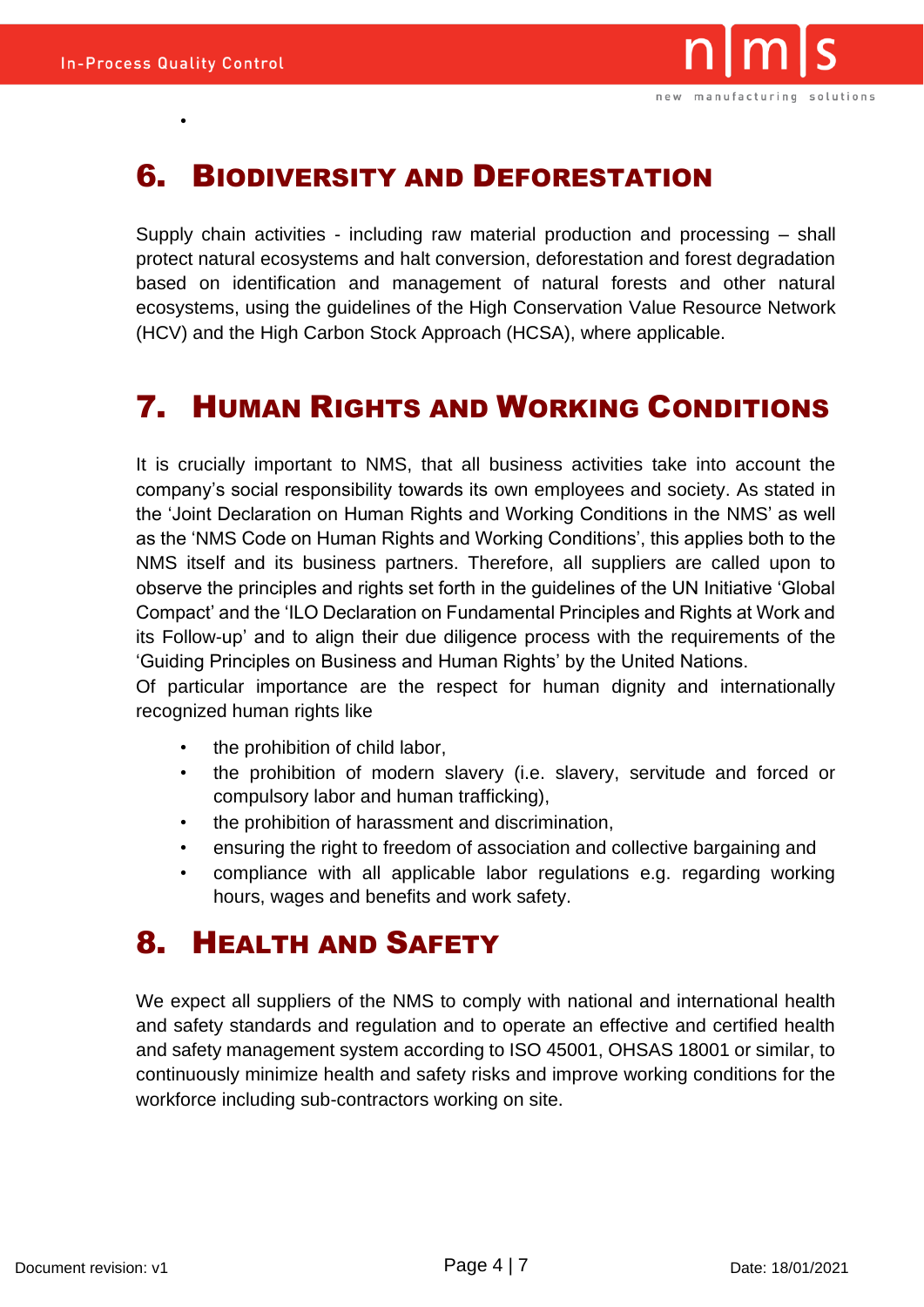

# 9. RESPONSIBLE SOURCING OF RAW MATERIALS

Extraction, production, transport, trade, processing and export of certain raw materials along the upstream value chain may be linked to high ESG risks for people and the environment. Based on the risk analysis of the 'Material Change' report by Drive Sustainability and the Responsible Minerals Initiative (RMI) we have refined our raw material strategy. We aim to use only raw materials in our products, whose extraction, production, transport, trade, processing and export neither directly nor indirectly contribute to human rights abuses, health & safety issues, environmental pollution or compliance breaches.

With regard to raw materials, such as tin, tungsten, tantalum and gold (3TG) from conflict-affected and high-risk areas (CAHRAs) like the Democratic Republic of the Congo (DRC), as well as other raw materials, such as cobalt, lithium, copper etc., we established processes in accordance with the 'OECD Due Diligence Guidance for Responsible Supply Chains of Minerals from Conflict-Affected and High-Risk Areas' and expect our suppliers to do the same. Smelters and refiners without adequate, audited due diligence processes in place shall be avoided. Upon request, suppliers shall disclose their supply chain including information on the origin of the material, e.g. via the 'Responsible Minerals Assurance Process' (RMAP) by the RMI.

Raw materials should be obtained from audited sources as a matter of principle wherever possible, using independent, third-party assurance, such as the Standard for Responsible Mining from the 'Initiative for Responsible Mining Assurance' (IRMA).

The NMS participates in multi-stakeholder initiatives which aim to establish the standards set out in this document in raw material supply chains and expects its suppliers also to be active in this kind of activities whenever relevant and necessary.

### 10.INDIGENOUS PEOPLE

The rights of indigenous peoples and local communities shall be respected, promoted and protected throughout the supply chain in accordance with the 'UN Declaration on the Rights of Indigenous Peoples'. Suppliers are required not to engage in land grabbing, to obtain Free Prior and Informed Consent (FPIC), as defined by the UN-REDD Programme from existing land users and to promote adequate compensation where land use has been granted to the supplier.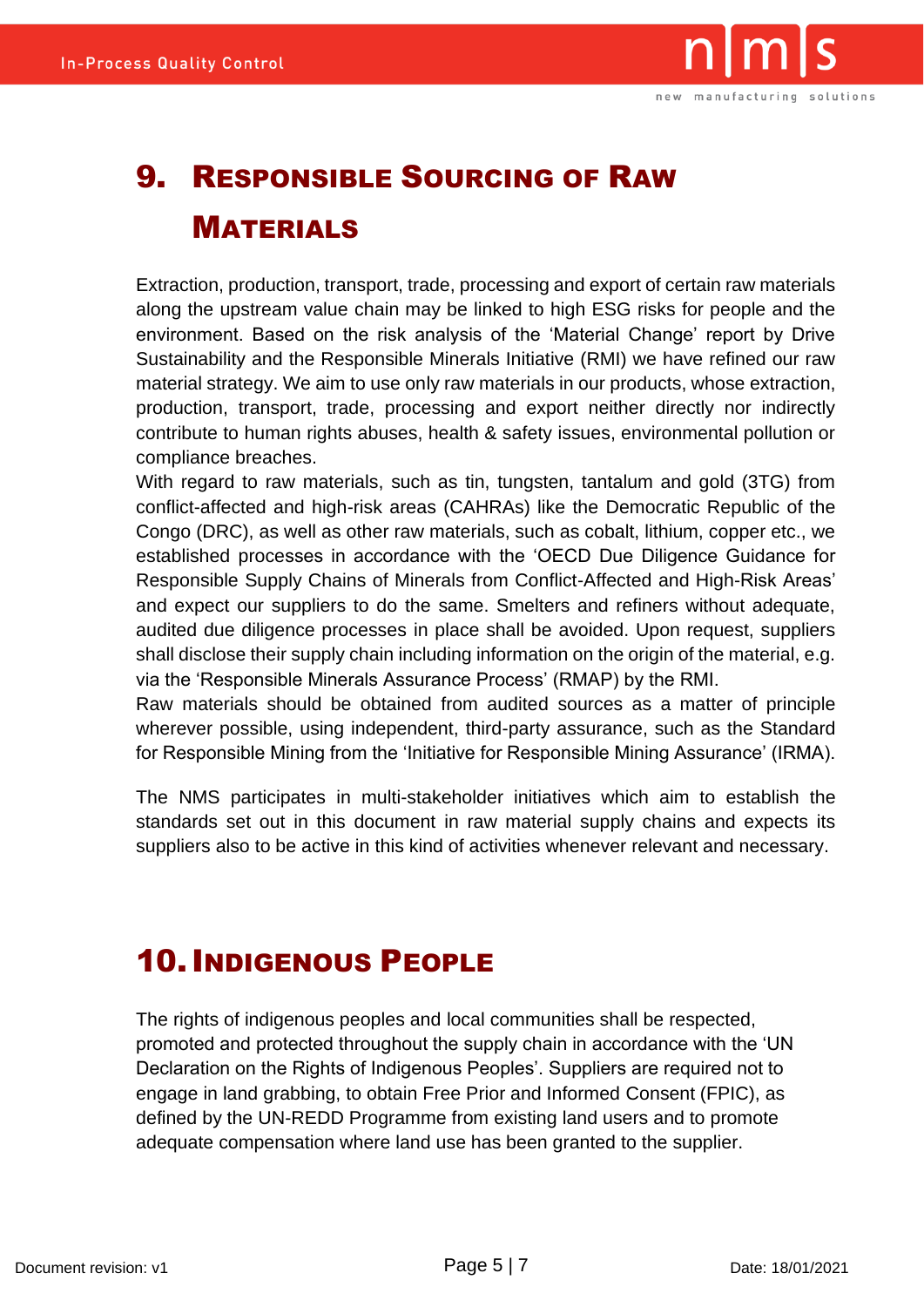

### 11.ANIMAL WELFARE

For NMS it is crucial, that corporate activities consider animal welfare as well. Therefore, we require relevant suppliers to implement standards and best-practice methods to comply with animal welfare along the entire supply chain. In general, animal testing must be avoided and alternative methods free of animal testing must be favored, as long as animal testing is not strictly required by law. In any case, national and international rules regarding animal protection and animal testing, e.g. the German Animal Protection Law (TierSchG) or the EU Directive 2010/63 shall be followed. Further, NMS recognizes following ethical principles and expects suppliers and sub-suppliers along the entire supply chain to respect the same principles:

- The '3R' principle regarding animal testing (reduction, refinement, replacement),
- the 'five freedoms' of the Animal Welfare Committee (AWC) as a criterion to evaluate animal welfare and
- the standards for the improvement of animal health and welfare (Terrestrial Animal Health Code) of the World Organisation for Animal Health (OIE).

## 12.GOVERNANCE

As stated in the NMS Legal Compliance Code, responsible and lawful conduct is an integral part of our company. We request legal compliance not only from our associates but from all business partners, particularly with regard to corruption and fraud prevention as well as anti-trust matters, taxation regulations, data protection and privacy as well as export controls. In order to ensure such adherence, the NMS expects its business partners to implement an adequate and effective Compliance Management System within their organizations.